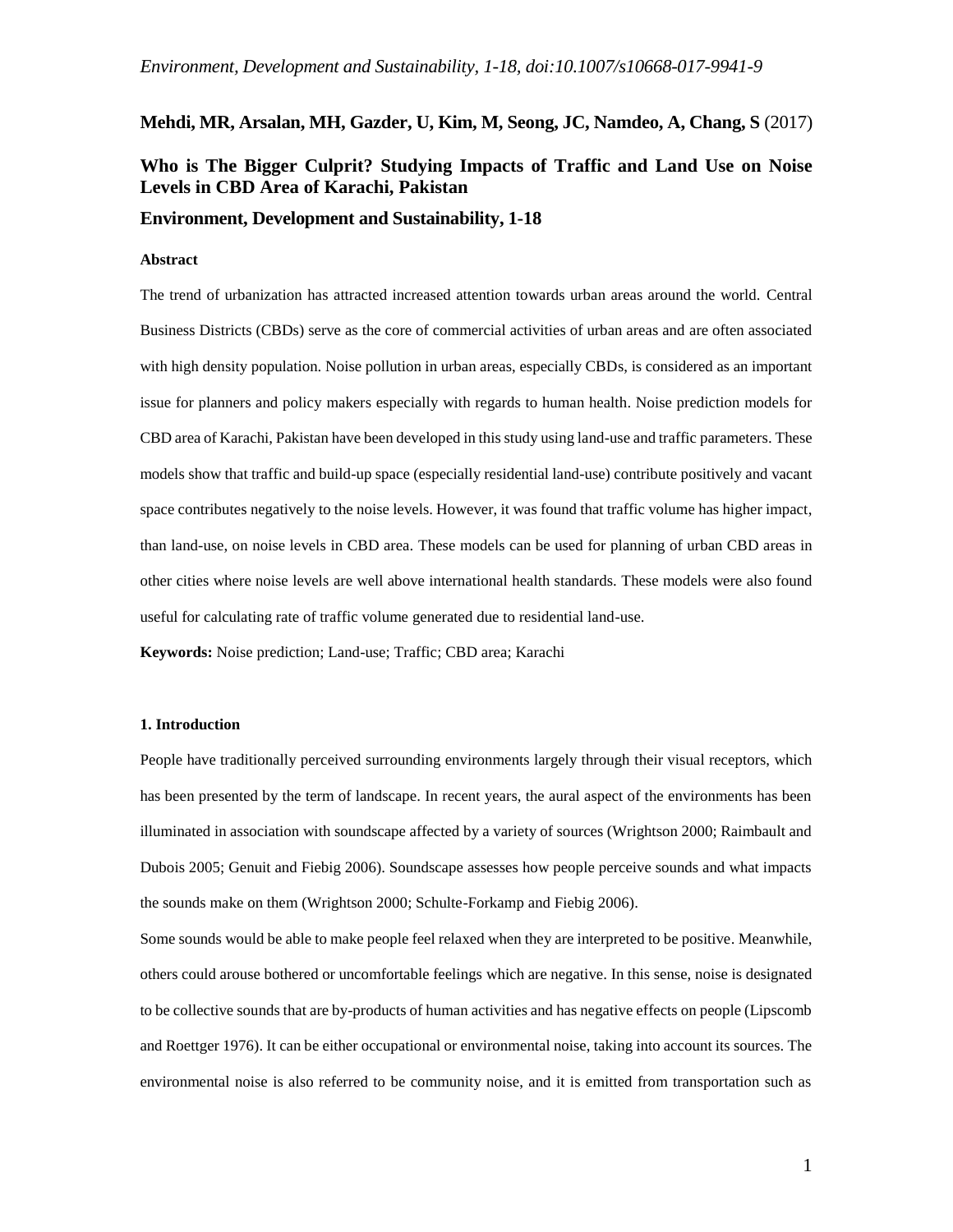roads, railways and airports and even neighbourhoods. Transportation is considered to be the major source of environmental noise in many nations, including developed as well as developing countries (Bergluend et al. 1999; Gorai et al. 2007; Moudon 2009; Mehdi et al. 2011; Ko et al. 2011). On the other hand, land-use also has a significant effect on the environment and ecosystem which include producing occupational noise in the area (Hassen and Nazem 2015).

Noise level in a surrounding is affected by two types of processes, namely; processes which may be distant but involve high noise levels and processes which have lower noise levels and are discernible only because of their proximity to the measuring station. Noise levels, in any surrounding, are observed to be different in different times of a day, and different days of a week (Garcia and Faus 1991). These variations could be affected by the characteristics of traffic infrastructure such as vehicular mix, speed, amount and type of intersections, etc. (Guarnaccia 2013).

The global trend of urbanization has resulted in rapid physical expansion of urban areas (Hassan & Nazem 2015; Leeuwen et al. 2015). Karachi is the biggest metropolitan city of Pakistan, with high population density as well as environmental concerns largely attributed to the trend of urbanization. The spatio-temporal variations of traffic noise in the City of Karachi, Pakistan, can be characterized with several unique characteristics. They include old vehicles in use, overloading of passenger or freight vehicles causing excessive engine vibration and noise, driver's behaviour including excessive blowing of horns and playing loud music, weak law enforcement and traffic management that produce congested flow with jam in peak hours (Webster 1995; Barletta et el. 2002; Mehdi et al. 2011; Matin et al. 2012).

This research aims at developing a noise-level prediction model which can be applied to central business district (CBD) areas of an urban region. The prediction model is expected to be an important tool for urban land use planning which would be beneficial in creating sustainable and pleasantly liveable urban locales. The relationships between noise levels and factors affecting were also explored, from literature as well as with local data. This is the first time such models have been developed for CBDs in Pakistan. Moreover, the integration of traffic and land-use variables in noise prediction models will also be a contribution to the present noise prediction modelling literature.

### **2. Literature Review**

Most issues are known to be associated with the zonal patterns of land use that determine the trip generation,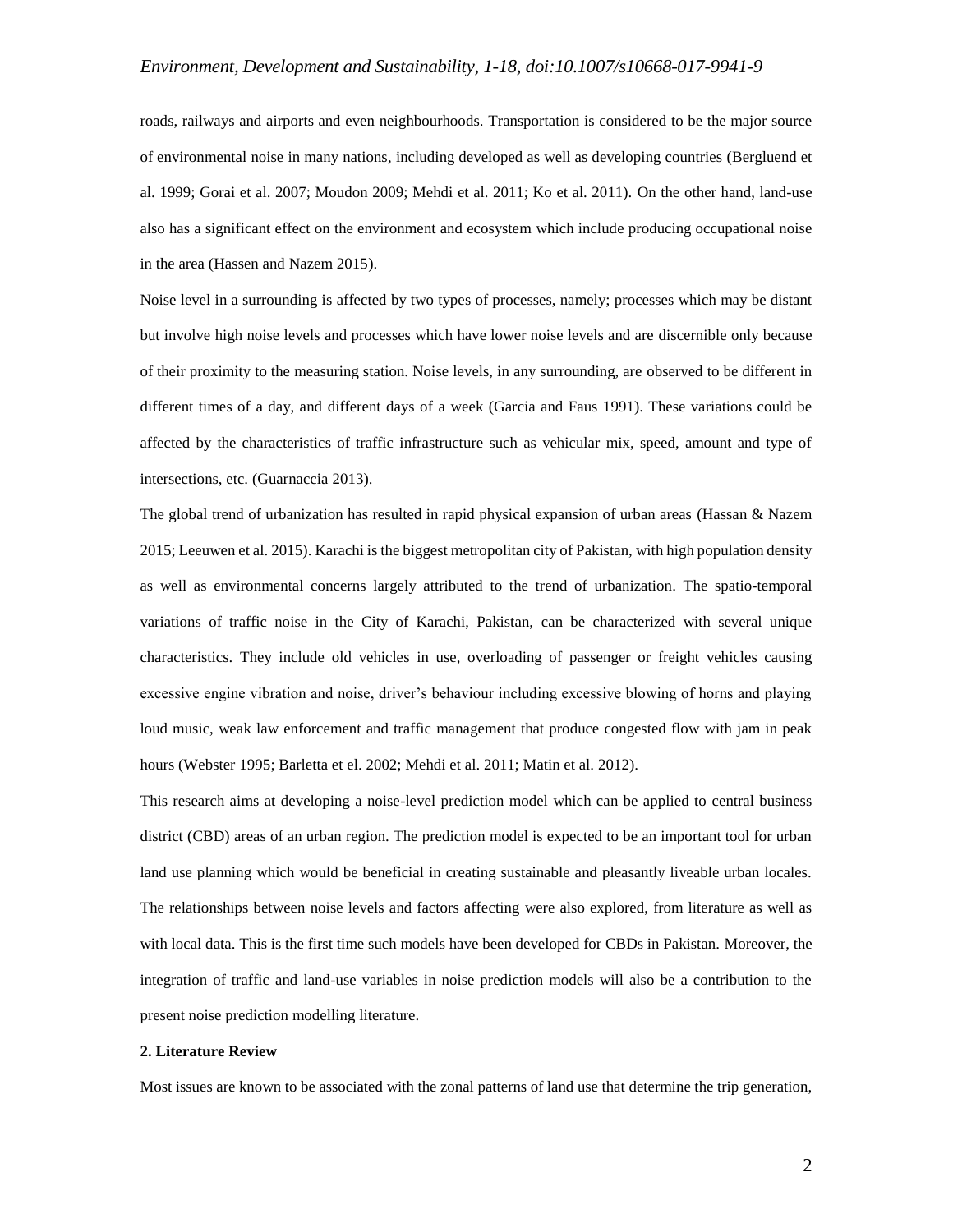i.e., traffic attraction of a given zone. The land use patterns would take a gravitational pull-and-push impact on transportation trips, particularly related to road traffic noise. It could be supported by the traffic regulations where trip permissions are given to some types of vehicle engines in a particular transportation zone (Waddell 2002). In addition, the width of a road segment would determine traffic volume that contributes the degree of transportation flows.

Traffic is a major problem in developing countries such as Pakistan where motorization has become an uncontrolled escalating phenomenon (Kazmi and Zubair 2014). This trend emanates congestion and it is common observation that vehicle horns are used more frequently in congested conditions. Another aspect is the ill-maintenance of roads which accelerates vehicle wear and tear resulting in higher noise levels of engine (Sindhu 2008).

The level of traffic noise has been predicted in previous literature where some analytical models were utilized in terms of noise propagation (Burgess 1977; Garcia and Faus 1991; Guarnaccia 2013; Prascevic et al. 2013). Meanwhile, regression and logarithmic models have also been adopted in forecasting transportation noise level mainly using traffic-associated parameters (Bugess 1977; Garcia and Fauss 1991; Guarnaccia 2013). However, non-traffic parameters such as land use type and pattern as well as physical distance from a given source, were suggested to play an important role in assessing noise level (Bayo et al. 1995; Bolund and Hunhammar 1999; Gidlof-Gunnarson and Ohrstrom 2007; Islam et al. 2012). The spatial pattern of land use is also known to impact on the demand of transportation trips (Institute of Transport Engineers 2008; Al-Zahrani and Hasan 2008; Dean et al. 2010). Aguilera et al. (2015) developed land use regression models for noise predictions for European cities. However, these models were univariate and based on the mean noise levels, instead of considering the temporal variations of noise.

### **3. Materials and Methods**

### *3.1 Study Area*

This study was conducted in Karachi, which is a metropolitan city of Pakistan situated at the gulf of Arabian Sea as shown in Figure 1. Mehdi *et al*. (2011) prepared spatio-temporal traffic-induced noise patterns for Karachi (see Figure 3). These patterns provided the rational to the study to use CBD area, where noise levels remain consistently higher.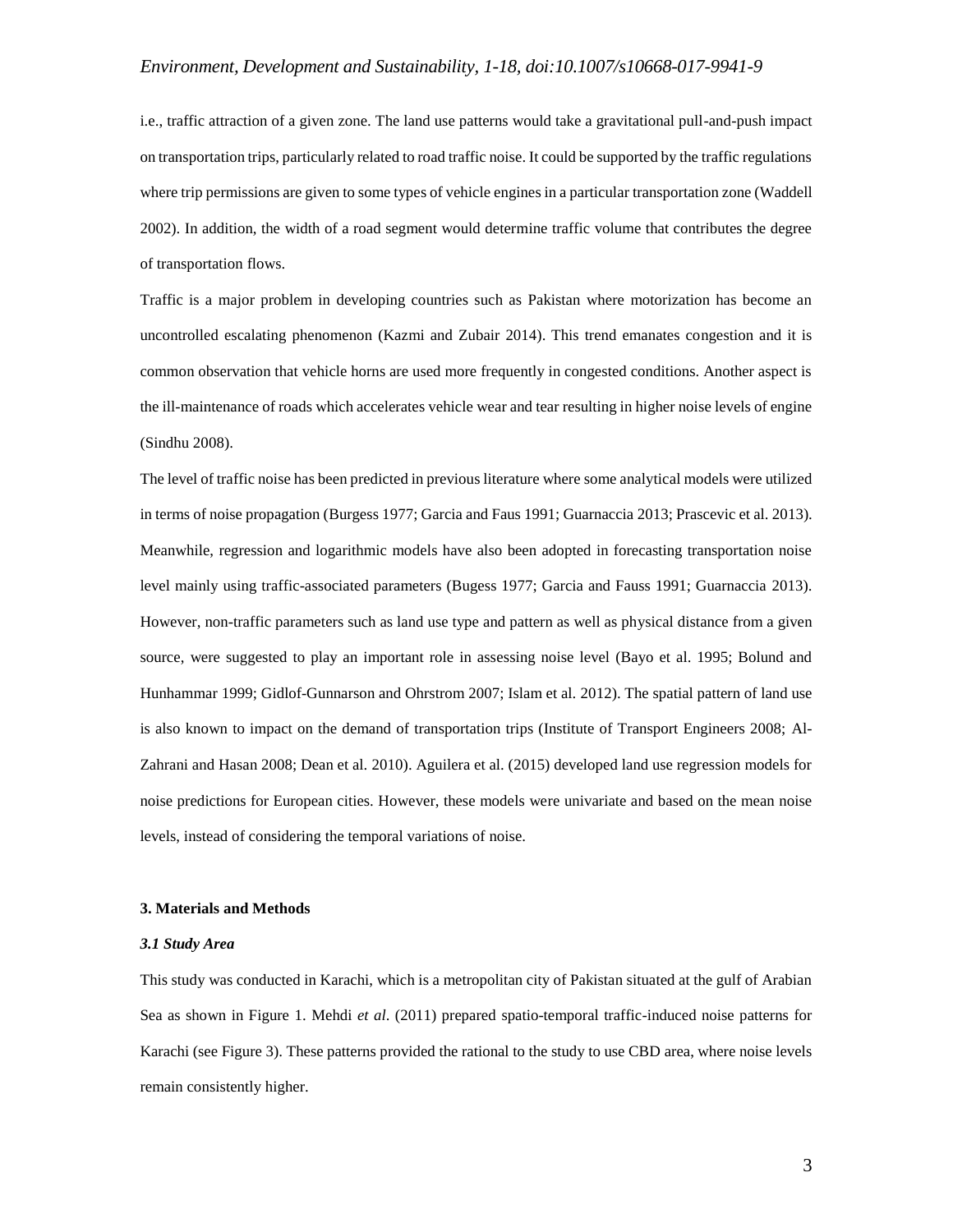### Figure 3 (a): Recurring noise levels on weekend mornings; (b) Recurring noise levels on

weekend afternoons; (c) Recurring noise levels on weekend evenings

Source: Modified after Mehdi et al. (2011)

The study area is the old core area, including downtown of the city, that is characterized by high density of population and commercial space. Most CBD areas are mixed with residential and commercial land use, which results in heavy traffic around the areas. Therefore, the land use pattern of the city could create negative environmental issues, including noise pollution. In particular, the Karachi CBD would have unique aspect compared with other megacities in Asian countries because many distinct land use activities are practiced from floor to floor even in a given building. Karachi lies in an arid part of the world where natural vegetation in urban area has been highly scarce. In study area vegetated landscape is almost not present except some isolated trees which might reduce the traffic noise as barrier.

Figure 1: Karachi city [\(https://maps.google.com\)](https://maps.google.com/)

### *3.2 Data Collection*

It has been reported that traffic noise levels had temporal variations, hourly and daily, in association with traffic volume (Kim et al. 2012). We selected 90 locations from the old city area for collecting data related to noise, traffic and land uses. The monitoring location sare shown as black dots in Fig. 2. . In order to maximize the comparison between different time scales as recommended by Prascevic et al. (2013), we developed temporal intervals such as morning (06:30– 10:30), afternoon (12:00–15:00) and evening (16:30– 24:00) for two weeks. Noise levels were monitored at 10 minute interval for each sampling period. The survey was conducted in normal days avoiding holiday periods in Pakistan such as Ramadan, Eid, Aashura, and Christmas etc.

Noise meter used for measuring noise data was Micro-14 with windscreen in dry weather, procured from Quest Technologies USA. Road edge (shoulder) was considered as the prime source of noise that varies according to the number of vehicle, time of the day and other traffic conditions. Therefore, noise meters were placed at 5 feet from the edge of the road as safe distance to the source. However, to include the noise from the surrounding land uses we assumed 165 feet radius that may be contributing to the recorded noise data. So the traffic and land use data was measured for buildings/developments within this diameter from the noise meter. Measurements for distribution of floor area were carried out and site-specific maps were drawn for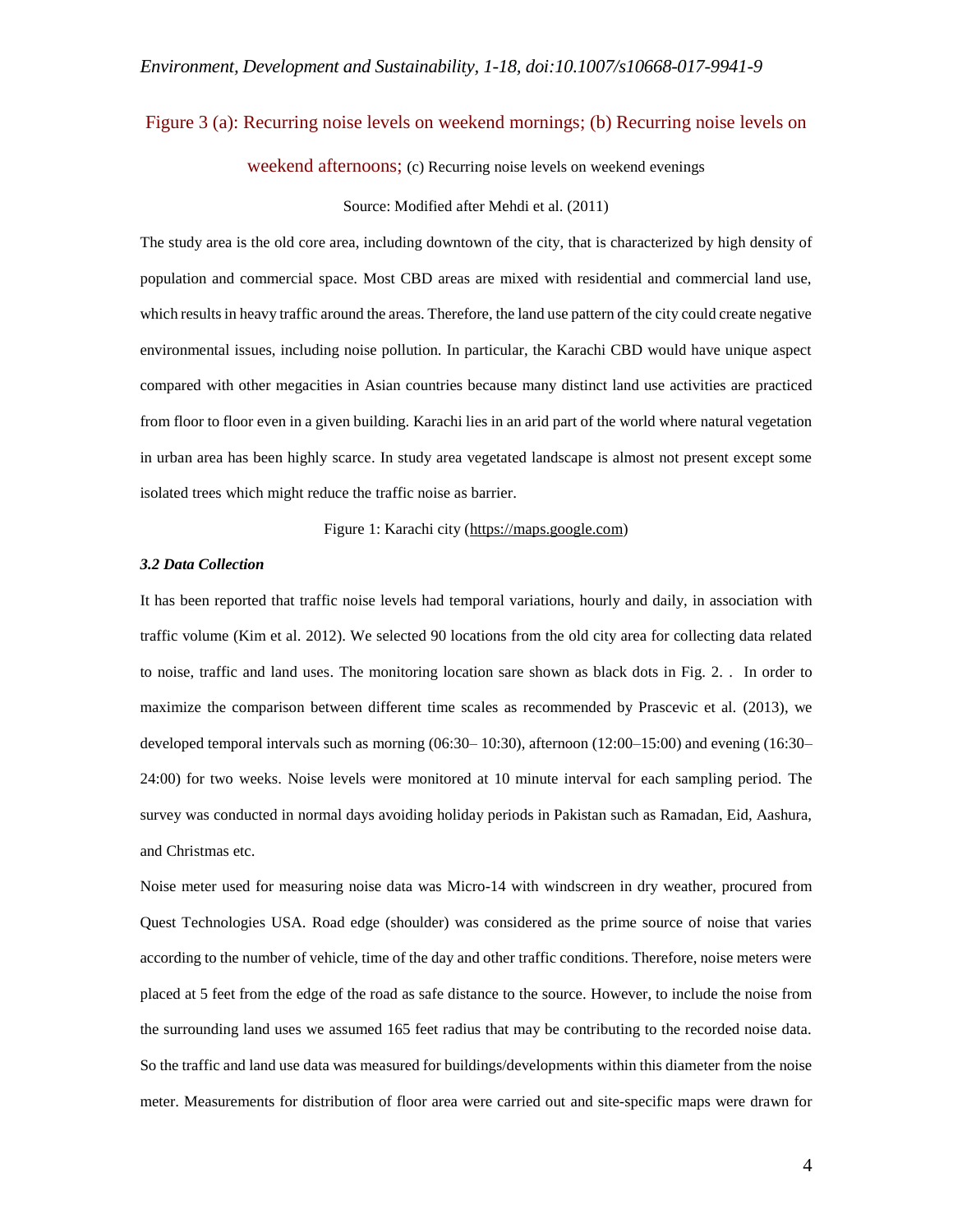each location using ArcGIS.

Figure 2: Traffic noise and land use data collection locations for the study area

The land use data was classified into several functional categories for statistical modelling as suggested by Carter et al. (2002). The land use types of the study area were reclassified to be residential, commercial, special purpose, transportation right of way, vacant and built-up. Any occupied land use unit for nonresidential and commercial uses was classified into the type of special purpose. Transportation right of way was associated with land use area literally for vehicle and pedestrian trips, and vacant space was related to a unit where no land use activity occurs. Vacant land use represents the plots which are not under any use and they were observed to be without any substantial vegetation in the study area. Built-up area was the aggregate of all given land use types except the vacant and transportation right of way. In addition to the land use, the roadway width was also measured and included in the modelling process. Details of individual land use type are presented in Table 1 whereas Table 2 summarizes land use, noise level and traffic volumes of the selected monitoring stations.

Table 1. Subcategories of each land use type adopted in the study.

Table 2. Summary of relevant data sets acquired in sample points.

#### *3.3 Predictive Models*

A multivariate regression was used to develop noise prediction models for the study area, equation (1) shows the basis form of such model (Fomby et al. 1984; McCuen 1985; Rogerson 2001). F-statistics were referenced to decide less significant variables in the model, which eliminated prediction variables with statistically insignificant effect on the model (Theil 1978; Gujarati 1995).

$$
Y = b_0 + b_1x_1 + b_2x_2 + \ldots + b_px_p \ldots \ldots \ldots \ldots (1)
$$

The coefficient of multiple determinations, i.e.,  $\mathbb{R}^2$ , is the proportion of variation in the dependent variable explained by the regression model (Ali 2000). The sample  $R^2$  tends to optimistically estimate how well the models fit the population (Christ 1966). The value of  $R^2$  is considered to be acceptable for engineering data if it is greater than 0.5 (McCuen 1985; Aguilera et al. 2015). If the probability of the F-statistic is smaller than 0.05, the independent variables of the model would well explain the variation of the dependent variable (Fomby et al. 1984). All of these criteria were found to be satisfied in all the developed models in this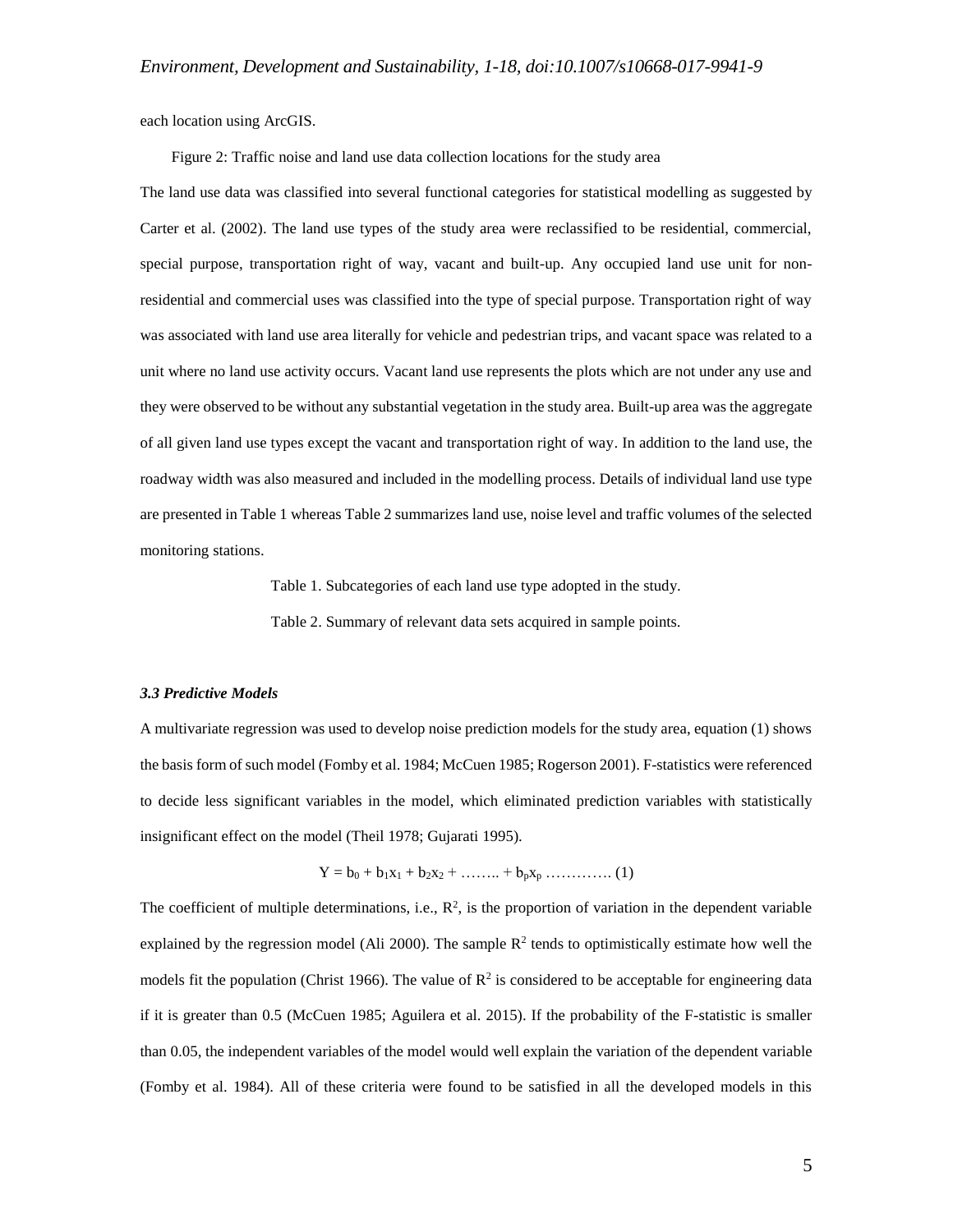research. It was observed that employment of non-linear models resulted in an improvement of less than 0.1 in  $\mathbb{R}^2$ . Hence, it was decided that linear regression models are more convenient to use with sufficient accuracy. It is also noticed that roadway traffic noise levels are highly variable. Besides physical characteristics of location and traffic on road, behavioural characteristics of driver also plays significant role such as unnecessary honking which is very common in this part of the world. To minimize the impacts of behavioural impacts, mode (most occurring value) of monitored noise was used to create models. In addition to the aforementioned temporal periods, a model for predicting weekly average noise level was also developed. To test the accuracy of the models, approximately 1/3 of the data, chosen randomly, was kept aside. We used Statistical Package for the Social Sciences (SPSS) to estimate regression models (McCuen, 1985; Gujarati, 1995; Ali, 2000).

#### **4. Results**

We applied linear and non-linear regression models in predicting traffic noise levels for the study area. Nonlinear models have quadratic or bi-linear  $(x_1 \times x_2)$  relationships; hence, they can be more complex to apply. It was observed that all linear models have  $R^2$  value of equal or greater than 0.66 for the test dataset. This level of correlation between the predicted and observed values were claimed to be sufficient for the use of regression models for noise predictions by Aguilera et al. (2015). Figure 4 illustrates the graphical comparison between model predictions and actual values of noise levels. It can also be observed from figure 4 that predicted values are overestimated than the actual noise level. A possible reason for that could be that the average hourly traffic volumes were used in the model for specific time periods. This bias may be eliminated with more detailed analysis of commuting patterns and commercial zone analyses (Seong et al. 2011). It is planned to enhance this work further with the use of more detailed traffic counts.

Figure 4: Comparison of model predictions with actual observations

This research estimated the parameters of the model based on equation (1). Table 3 summarizes the parameters of each prediction model. Model intercepts were found to be relatively low as compared to the average of observed mode of noise levels in normal traffic conditions in the study area (shown in table 2). The low value of intercept (constant) was statistically desirable because noise would tend to be zero when no traffic trips and land use activities occurred, i.e., x*1,* x*2,……..,* x*<sup>8</sup>* all tend towards zero (Hameed 1990; Gujarati 1995).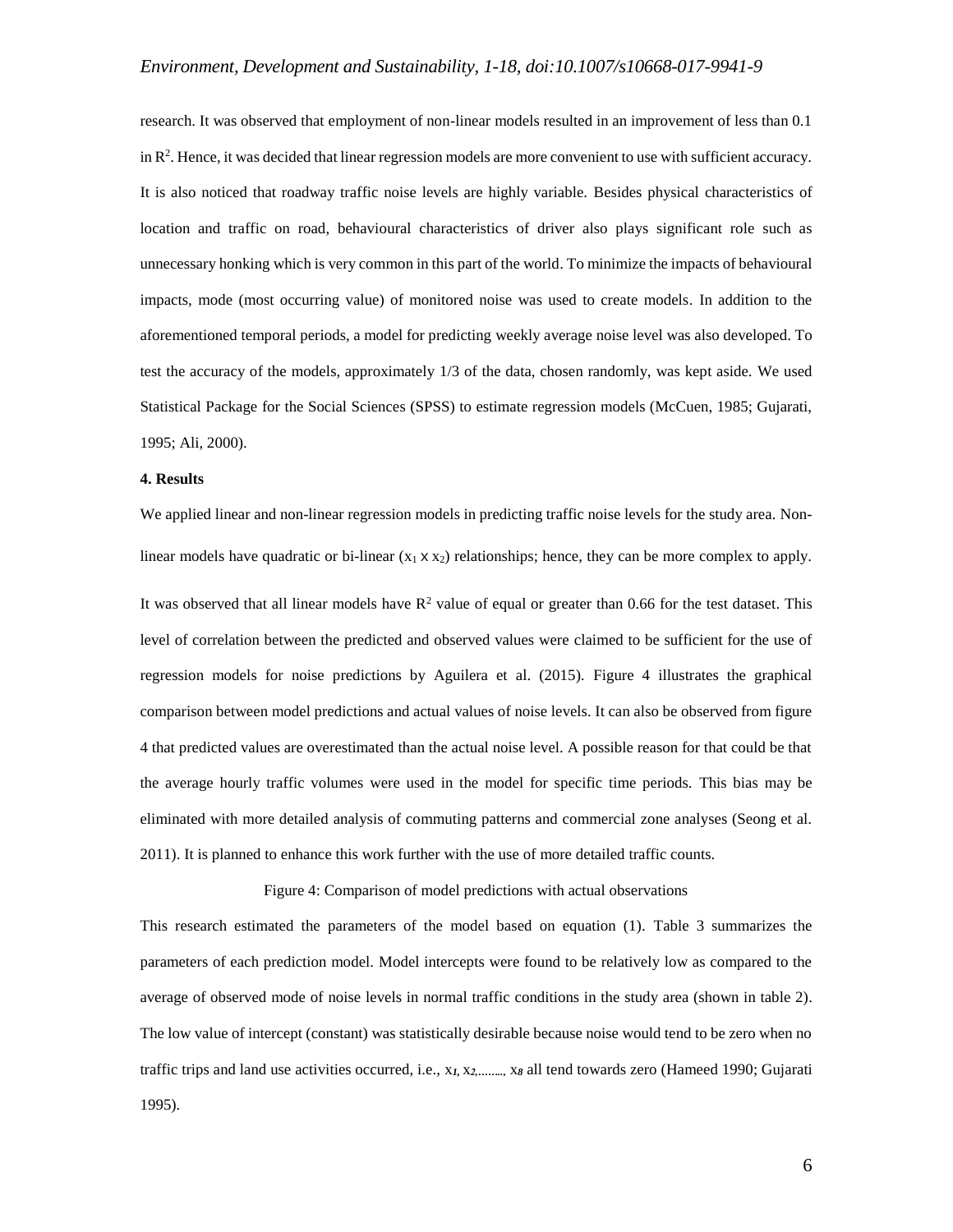Models show that the size of vacant land area is negatively correlated with noise levels. For example, the greater the vacant space, the lower the intensity of noise in the vicinity would be. In other words, wind nullifies the echo effect (resonance) of traffic noise caused by barriers and dense built environment which has been proven by (Bolund and Hunhammar 1999).

In all models, traffic volume was positively related with noise level, i.e. higher level of traffic noise when traffic volume increase. This observation is consistent with that made by Prascevic et al. (2013) in their study. Moreover, these coefficients are higher in magnitude as compared with the coefficients of other variables indicating a higher impact on noise level by an order of 10. It confirms the fact that transportation noise is the major contributor to the noise levels.

Table 3. The constants and coefficients of the noise prediction model.

Meanwhile, the coefficients of all the prediction models resulted in positive for residential units, which could be explained with the peculiar vertical distribution of population in study area. In fact, most CBD areas of Karachi are occupied by multi-family flat residential units (or apartments), compared with other residential subcategories. In addition, the higher number of pedestrians on narrow streets played a role of making vehicles moving slower than the regulated speed limit of the city. On the contrary, such vehicle trip environment resulted in the frequent use of brake pedals and horn blowing by drivers, which in turn made noise pollution worse. It was found that the performance of the noise prediction models was improved by adding built-up land use as a single variable. This variable was found to be positively affecting the noise levels in all models.

### **5. Discussion**

In terms of temporal resolution, the variable of either traffic volume or road width were found to be significantly affecting noise levels. Both variables, simultaneously, have not been found to affect any model which indicates the fact they are correlated with each other. Traffic volume has positive impact on the noise level which is obvious as more vehicles will generate more noise. The negative coefficients of road width variable indicate the inverse relationship between noise pollution level and road width. It happens to be a rational aspect as wider road width will result in more available space for dissipation of sound (Bolund and Hunhammar 1999).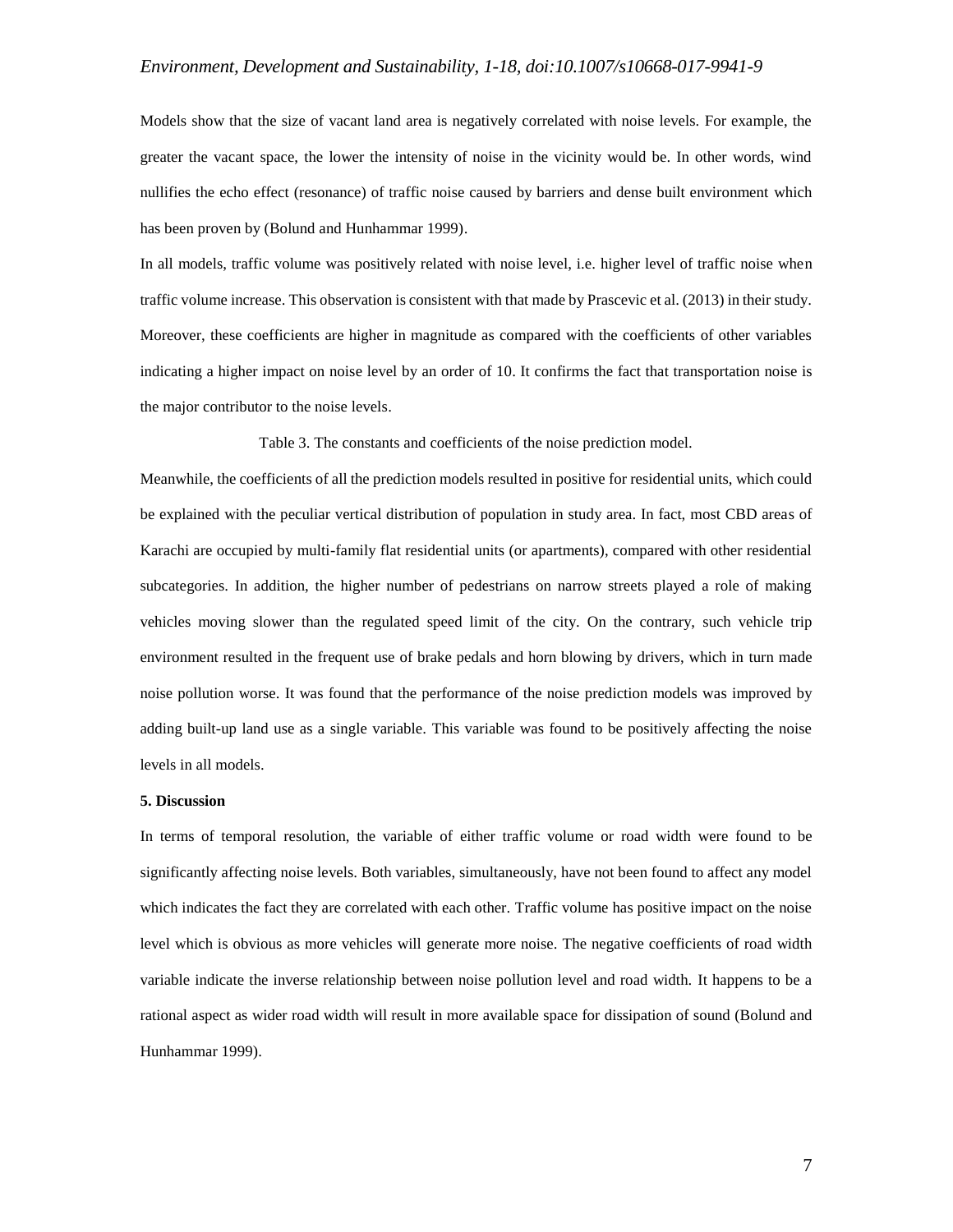The specially-purposed land use was found to increase transportation-related trips, so vehicle-pedestrian conflicts frequently occurred with many pedestrians and vehicles. The drivers' behaviour in the land use also contributed to make the noise pollution worsen in the city of Karachi. The positive coefficients of special purpose area would be produced essentially due to the inherent trip-generating characteristic of this land use category.

The coefficient of traffic count was approximately ten times higher than the coefficient of vacant space with opposite sign. So an increase of one vehicle in traffic nullifies the effect of approximately 10 sq. ft. of vacant space. Study area lies in highly populated mixed-land use part of Karachi city (Mehdi et al., 2011), where hourly average traffic remains more than 2000 vehicles/hour even in normal weekend mornings on many narrow road segments. Therefore, predicted intercepts are more than 70 dBA, reflecting higher prevailing roadway noise.

### *5.1 Comparison of Impacts*

A prime objective of this research is to quantitatively compare the effects of land use and traffic on noise levels. Figure 5 represents a comparison of effects of traffic volume and land-use. The former being taken as the built-up space which indicates the total of all land-uses in the vicinity of the noise meter. It can be observed from this figure that the impact of traffic noise is higher on noise level as compared to land-use in all cases. It should be noted at this point that traffic volume was not found to be statistically significant in the model for Working Days Evening. The coefficients for traffic volume have a higher value on weekend noise levels as compared to weekdays which means that traffic has more impact on weekend noise levels as compared to weekdays.

Figure 5: Comparison of model coefficients for traffic volume and land-use

### *5.2 Estimating Traffic Volume per Unit Residential Space*

It has been established in this study that traffic volume is the major contributor to the noise levels in the area. However, this parameter is dependent upon land-use and density of the area (Institute of Transport Engineers, 2008). Hence, it can be useful to calculate the amount of vehicles added to the traffic volume with a unit increase in the land-use. This is expected to be another useful contribution of this study. Traffic volume and residential land-use are significantly affecting noise levels in almost all the regression models in this study.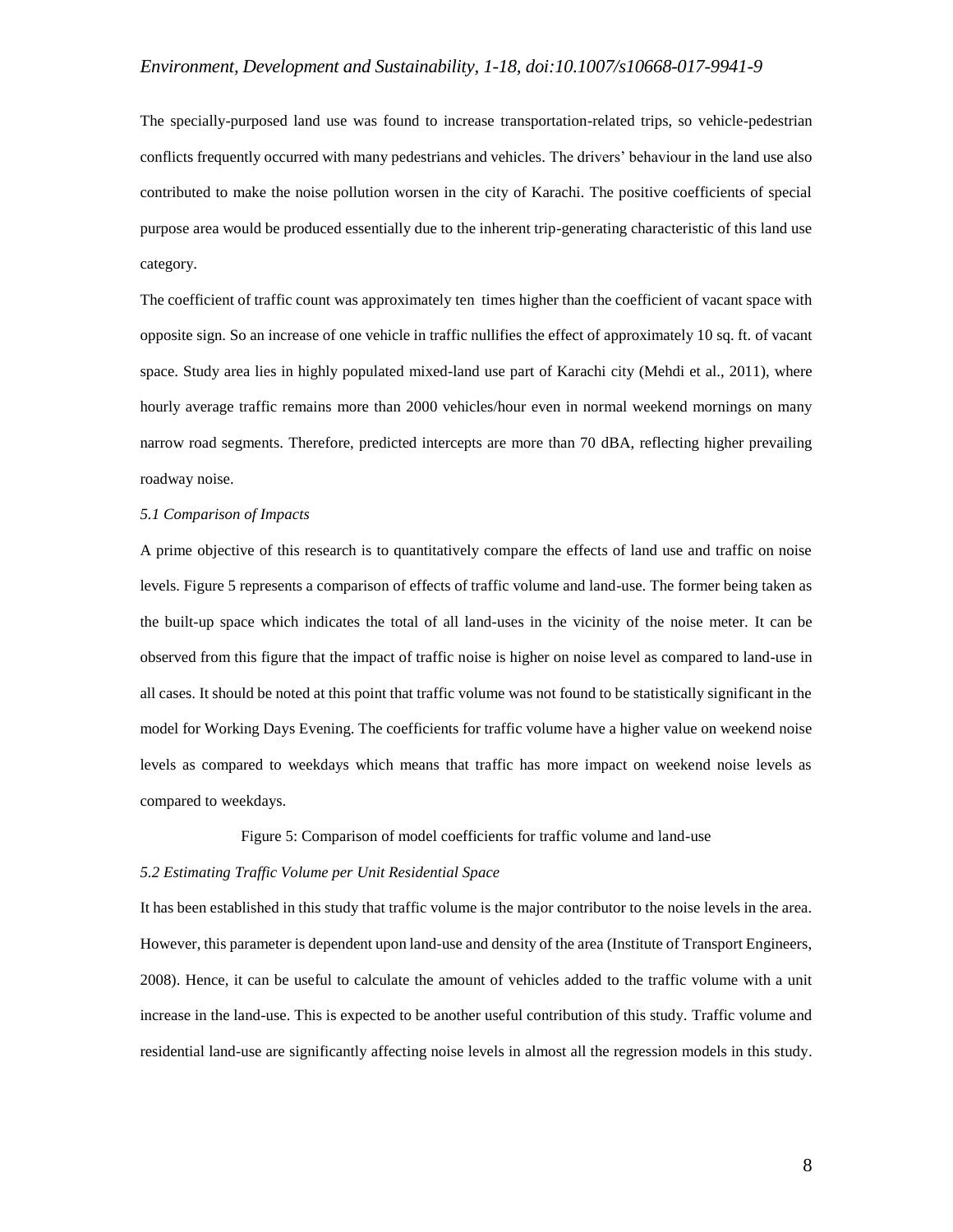Therefore, coefficients of these variables were used to calculate the amount of traffic volume generated per sq. ft. of residential space. This ratio was calculated using equation (2) and the results are shown in table 4.

Vehicles/(residential sq. ft.) = (Coefficient of residential sq. ft.)/(coefficient of traffic volume) .......(2)

#### Table 4. Traffic volumes per unit residential land-use

Table 4 shows that the highest volume generated by the residential land-use is during working days afternoon while the lowest is during weekend evening. The former may be explained by the fact that travellers tend to go from office to home during lunch hours. Furthermore, the traffic going to home from educational institutes (schools and universities) is also generated in those hours. These observations are consistent with those made by Venkatram et al. (2016) in their study. People tend to remain in their homes on weekend evenings so that they can wake up early for the next working day which explains the low traffic rate on weekend evenings. The validity of these observations for other areas, although seem true, but must be checked. The model for Working Days Evening did not contain traffic volume coefficient hence its rate cannot be calculated for this case. Secondly, commercial land-use was not found to be significantly affecting the noise level 4 hence traffic volume per unit commercial land-use could not be calculated.

#### *5.3 Application of Prediction Models*

The noise propagation models in existing literature (Abou-El-Seoud 1994; Mikkonen and Tuominen 1998) dealt with the phenomenon of noise propagation models (e.g. Hatano et al. 1989; Zannetti 1990; USEPA 1995; Folgert 1997; Hodgin et al. 1997; Comrie et al. 1997; Cartwright et al. 1997; Coe et al. 1998; Dent et al. 1998). The noise prediction model developed in this research is anticipated to be beneficial in providing existing noise propagation models for different temporal (diurnal, weekly) phases in CBD area of a metropolitan city (Karachi). These models have practical applications in urban and transportation planning, land use control, traffic and environmental engineering. For example, they can be used for calculating impacts on noise pollution of desired development projects.

#### *5.4 Limitations of Prediction Models*

The land use patterns in the study area exempted an important class of 'Industrial' which could be considered a limitation of these models. Therefore, these models have to be validated before use in other cities for such indigenous factors. The traffic mix used in the development of these models may be changed by future changes in transit services of Karachi such as Karachi Mass Transit Program (KMTP) or Bus Rapid Transit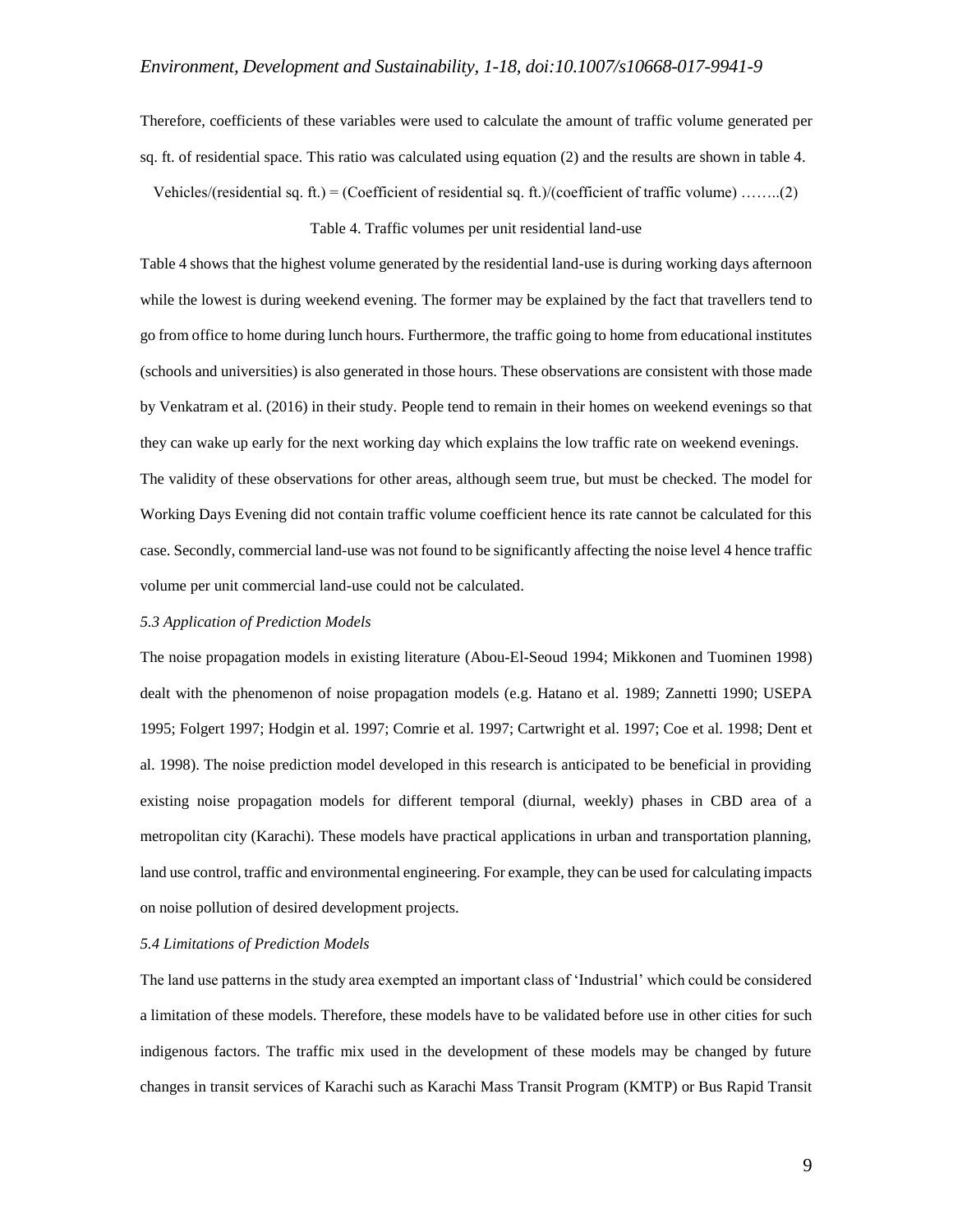(BRT). Such changes in vehicular mix of traffic can alter the predictability of the derived models. Therefore, the predictive modelling exercise should be validated periodically and modified in order to maintain models' accuracies.

Only simple linear regression models were used in this study to quantify and compare the effects of different parameters on noise levels. This has resulted in higher differences in modelled and observed values as compared to those in previous studies. Hence, these models are more useful for macro-level land use planning in which higher error tolerances are acceptable. These models can further be improved by incorporating 3D geometries of physical structures for meso and micro scale planning.

#### **6. Conclusions and Recommendations**

This research quantifies the effect of traffic and land-use on noise levels in an integrated manner through the use of regression models for CBD area of Karachi, Pakistan. The resulting models show positive effects of traffic and built-up space, especially for residential land use. It was also found that traffic volume has more impact on noise levels as compared to combined effect of land-use. The models reinforce the fact that traffic is a major noise generator in urban areas. It has more impact on noise levels on weekends as compared to weekdays. Moreover, vacant space has a negative effect on the noise level. Therefore, use of vacant space as a buffer between the road and population should be considered by urban planners in order to make CBD areas more liveable for residents.

It was inferred from the coefficients of the variables for traffic count and vacant space that every unit increase in traffic count (number of vehicles) has equivalent impact as that of approximately 10 units (sq. ft.) of vacant space. Interestingly, it also points out that residential land use with high density also contributes significantly to the noise level. In this context, it was further observed that residential land-use produce the highest traffic volume on weekday afternoons.

The models developed in this study are intended for noise prediction in CBD areas. Therefore, they can be used for development and planning of core urban areas for quantifying the impact of land use and traffic generation on noise levels. However, their utilization in the peripheral areas should be checked. Further research could be extended by incorporating more variables related to traffic (such as peak flow rate, proportion of different types of vehicles, speed, density and so forth) into these models.

### **References**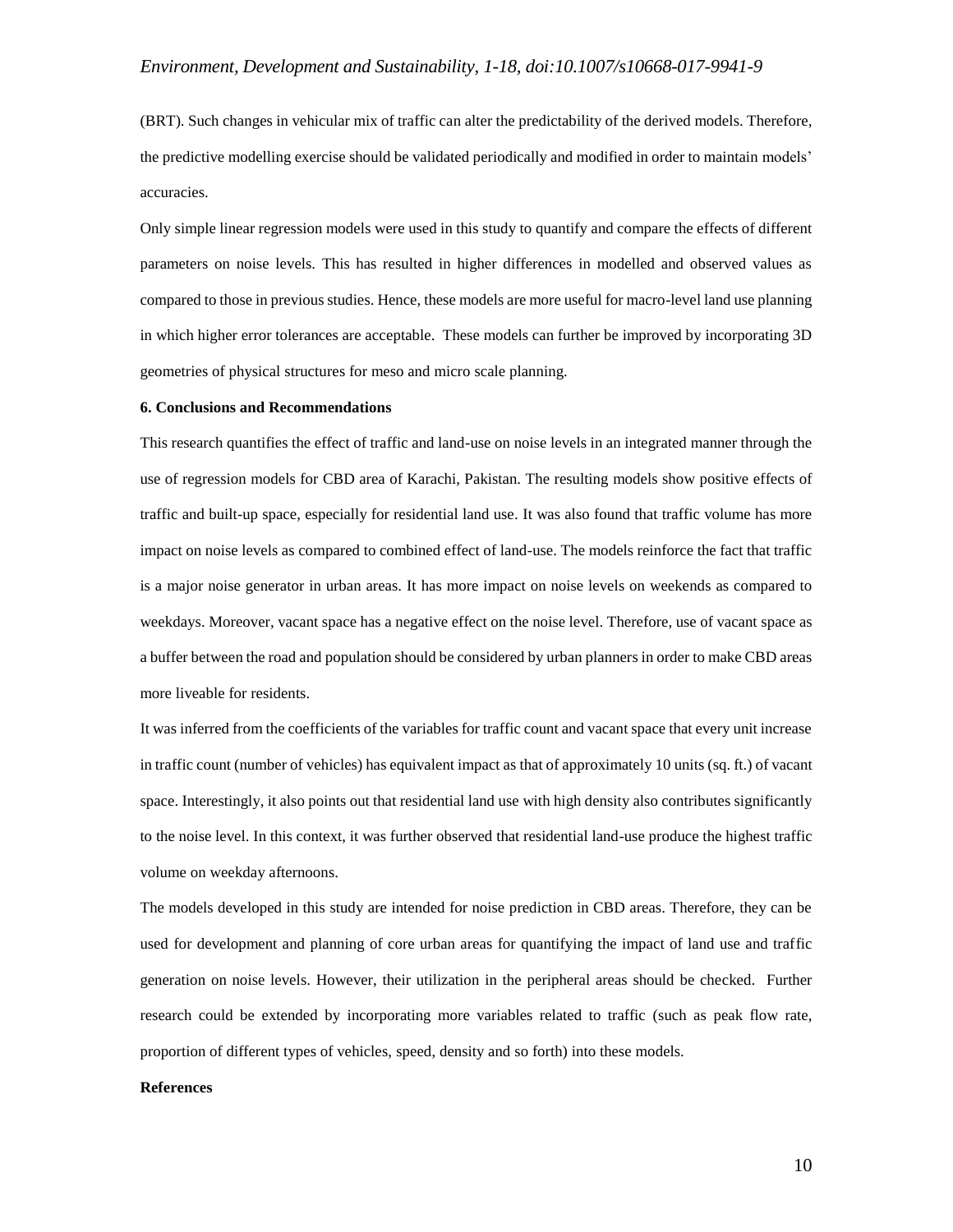- Abou-El-Seoud, T.Z.A. (1994). *A GIS based environmental impact analysis prototype for highway traffic noise: A case study of the A2 highway in Uterecht*. Thesis of Master of Science, ITC Enschede, Netherlands.
- Aguilera, I., Foraster, M., Basagaña, X., Corradi, E., Deltell, A., Morelli, X. & Slama, R. (2015). Application of land use regression modelling to assess the spatial distribution of road traffic noise in three European cities. *Journal of Exposure Science and Environmental Epidemiology*, 25(1), 97-105.
- Ali M. S. (2000). *An accessibility-activity based approach for modeling rural travel demand in developing countries*. Ph. D. thesis, The University of Birmingham, UK.
- Barletta, B., Meinardi, S., Simpson, I. J., Khwaja, H. A., Blake, D. R., & Rowland, F. S. (2002). Mixing ratios of volatile organic compounds (VOCs) in the atmosphere of Karachi. Pakistan. *Atmospheric Environment*, 36(21), 3429-3443.
- Bolund, P., & Hunhammar, S. (1999). Ecosystem services in urban areas. *Ecological Economics*, 29(2), 293- 301.
- Burgess, M. A. (1977). Noise prediction for urban traffic conditions related to measurements in the Sydney metropolitan area. *Applied Acoustics*, 10(1), 1-7.
- Carter E.C., Hameed I., and Mehdi M.R. (2002). Forecasting of pedestrian volumes at intersection using adjacent land use information. Proceedings of *Safety on Roads International Conference*, Bahrain.
- Carter, H., & Rowley, G. (1966). The morphology of the central business district of Cardiff. *Transactions of the Institute of British Geographers*, 119-134.
- Cartwright J., Barrett R., and MacRae B. (1997). MSGEIS-A GIS application to generate mobile source emission inventories. Proceeding of *ESRI User Conference*, URL: http://gis.esri.com/library/userconf/proc97/proc97/abstract/a566.htm.

Christ C.F. (1966). *Econometric models and methods*. John Wiley & Sons, NY, USA

Coe D.L., Eisinger D.S., and Prouty J.D. (1998). *User's guide for CL4: A user friendly interface for the CALINE 4 model for transportation project impact assessments*. Caltrans UC Davis Air Quality Project, CA, USA.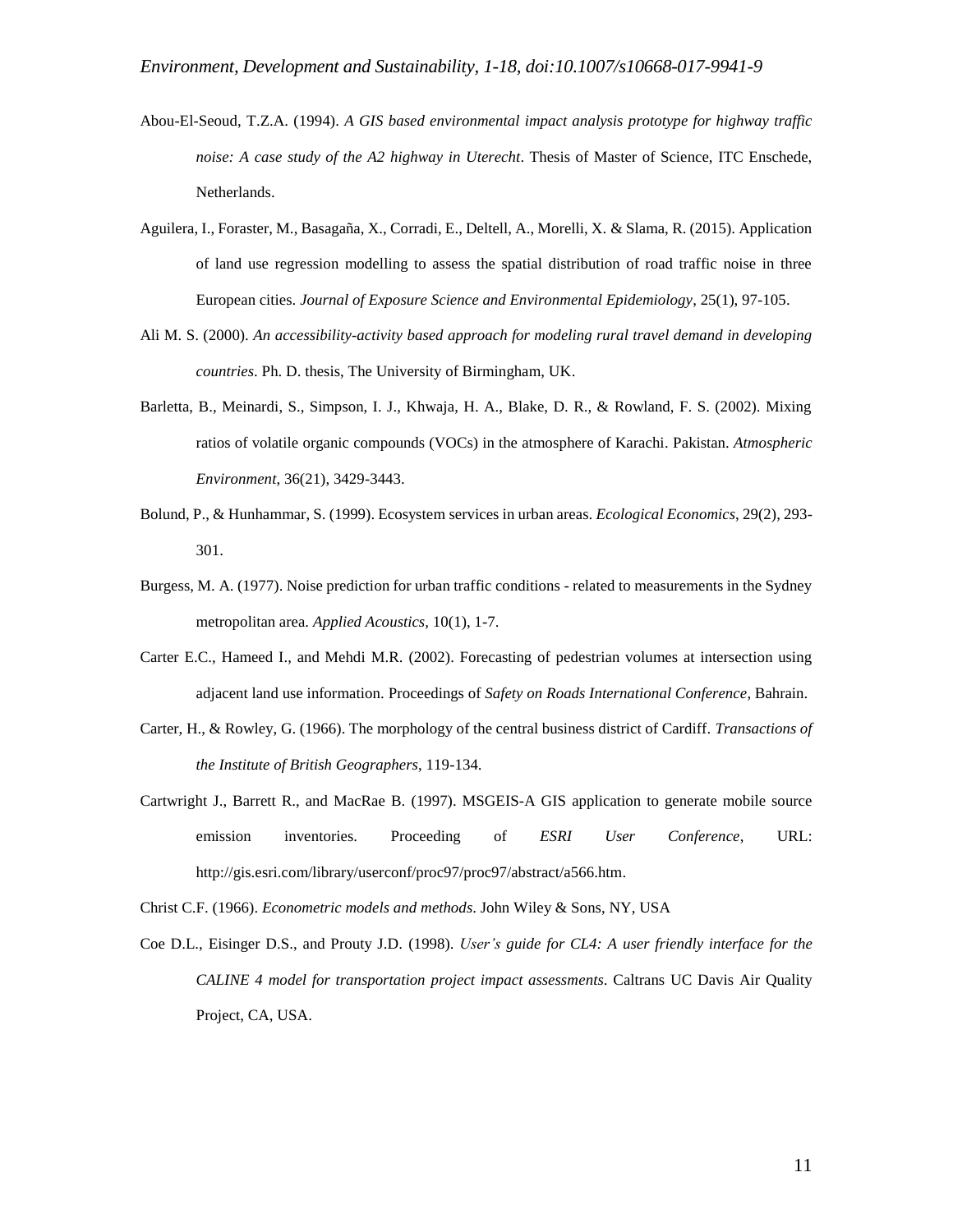- Comrie A. C., Diem J. E., and Gutheim T. L. (1997). *Development of a GIS-based air quality planning model for marginal attainment areas.* SMOGMAP, Toronto, Ontario, Canada, URL: http://climate.geog.arizona.edu/%7Ecomire/smogmap/sand-pap.htm, 5/24/00, 2:53 PM.
- Dent, A. L., Fcwler, D. A., Kaplan B. M., and Zarus G. M. (1998). Using GIS to study the health impact of air emissions. Proceedings of *ESRI International User Conference*, URL: http://www.atsdr.cdc.gov/GIS/conference98/proceedings/html/dent.html, 4/4/2001.
- Folgert, J. (1997). *An investigation of dynamic simulation: integration of GIS and air dispersion modelling*. Technical Report, University of Edinburgh, UK.
- Fomby T.B., Carter R.H., and Stanley R.J. (1984). *Advanced Econometric Methods*. Springers-Verlag, NY, USA
- Foster J.J. (2000). *Data analysis using SPSS for windows versions 8-10: A beginner's guide*. SAGE Publications, London.
- Gan, W. Q., McLean, K., Brauer, M., Chiarello, S. A., & Davies, H. W. (2012). Modeling population exposure to community noise and air pollution in a large metropolitan area. *Environmental Research*, 116, 11-16.
- Garcia, A., & Faus, L. J. (1991). Statistical analysis of noise levels in urban areas. *Applied Acoustics*, 34(4), 227-247.
- Gidlöf-Gunnarsson, A., & Öhrström, E. (2007). Noise and well-being in urban residential environments: The potential role of perceived availability to nearby green areas. *Landscape and Urban Planning*, 83(2), 115-126.
- Guarnaccia, C. (2013). Advanced tools for traffic noise modelling and prediction. *WSEAS Transactions on Systems*, 12, 121-130.

Gujarati D.N. (1995). *Basic econometrics*. 3rd Edition, McGraw Hill, NY, USA.

- Hameed I. (1990). *Estimating pedestrian volumes at intersection using adjacent land use.* Masters thesis, University of Maryland, USA.
- Hasan A., Younus M., and Zaidi S.A. (1999). *Understanding Karachi: Planning and reform for the future*. City Press, Karachi, Pakistan.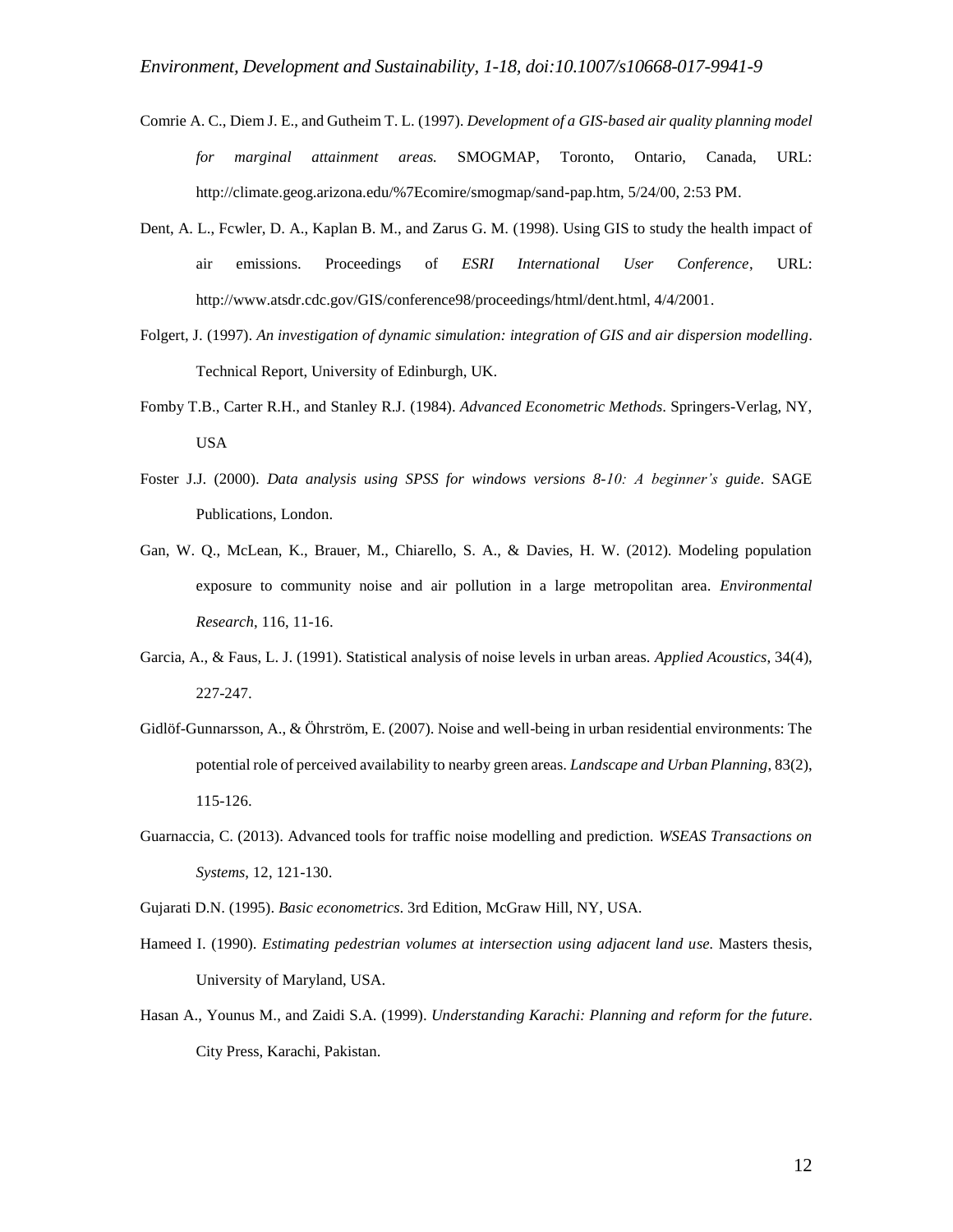- Hassan, M. M., & Nazem, M. N. I. (2016). Examination of land use/land cover changes, urban growth dynamics, and environmental sustainability in Chittagong city, Bangladesh. *Environment, Development and Sustainability*, 18(3), 697-716.
- Hatano M., Benson P., Pinkerman K., Brown G. Connally P., Cramer R., Edwards G., Quittmeyer J., and Robertson K. (1989). *CALINE4-A dispersion model for predicating air pollutant concentration near roadway*. R No. FHWA/CA/TL-84/15, Department of Transportation, California, USA.
- Hodgin R., Ciolek J., Buckley D. J., and Bouwman D. (1997). Integrating atmospheric dispersion modeling with ArcInfo: A case study of the regional atmospheric response center, Denver Colorado. Proceedings of *ESRI User Conference*, URL: http://gis.esri.com/library/userconf/proc97/proc97/abstract/a344.htm.

Institute of Transportation Engineers. (2008). *Trip Generation*, 8th ed.

- Islam, M. N., Rahman, K. S., Bahar, M. M., Habib, M. A., Ando, K., & Hattori, N. (2012). Pollution attenuation by roadside greenbelt in and around urban areas. *Urban Forestry & Urban Greening*, 11(4), 460-464.
- Kazmi, J. H., & Zubair, S. (2014). Estimation of vehicle damage cost involved in road traffic accidents in Karachi, Pakistan: a geospatial perspective. *Procedia Engineering*, 77, 70-78.
- Kim, K. H., Ho, D. X., Brown, R. J., Oh, J. M., Park, C. G., & Ryu, I. C. (2012). Some insights into the relationship between urban air pollution and noise levels. *Science of the Total Environment*, 424, 271-279.
- Leeuwen, C. J., Koop, S. H. A., & Sjerps, R. M. A. (2015). City Blueprints: baseline assessments of water management and climate change in 45 cities. *Environment, Development and Sustainability*, 1-16.
- Matin, F., Herani, G. M., & Warraich, U. A. (2012). Factors affecting traffic jam in Karachi and its Impact on performance of economy. *KASBIT Journal of Management & Social Science*, 5, 25-32.
- McCuen, R. H. (1985). *Statistical methods for engineers.* Prentice Hall, NJ, USA
- in Mehdi, M. R. (2002). *Appraisal noise pollution, traffic and land use patterns in metropolitan Karachi through GIS and remote sensing techniques*. Doctoral dissertation, University of Karachi, Karachi.
- Mehdi, M. R., Kim, M., Seong, J. C., & Arsalan, M. H. (2011). Spatio-temporal patterns of road traffic noise pollution in Karachi, Pakistan. *Environment International*, 37(1), 97-104.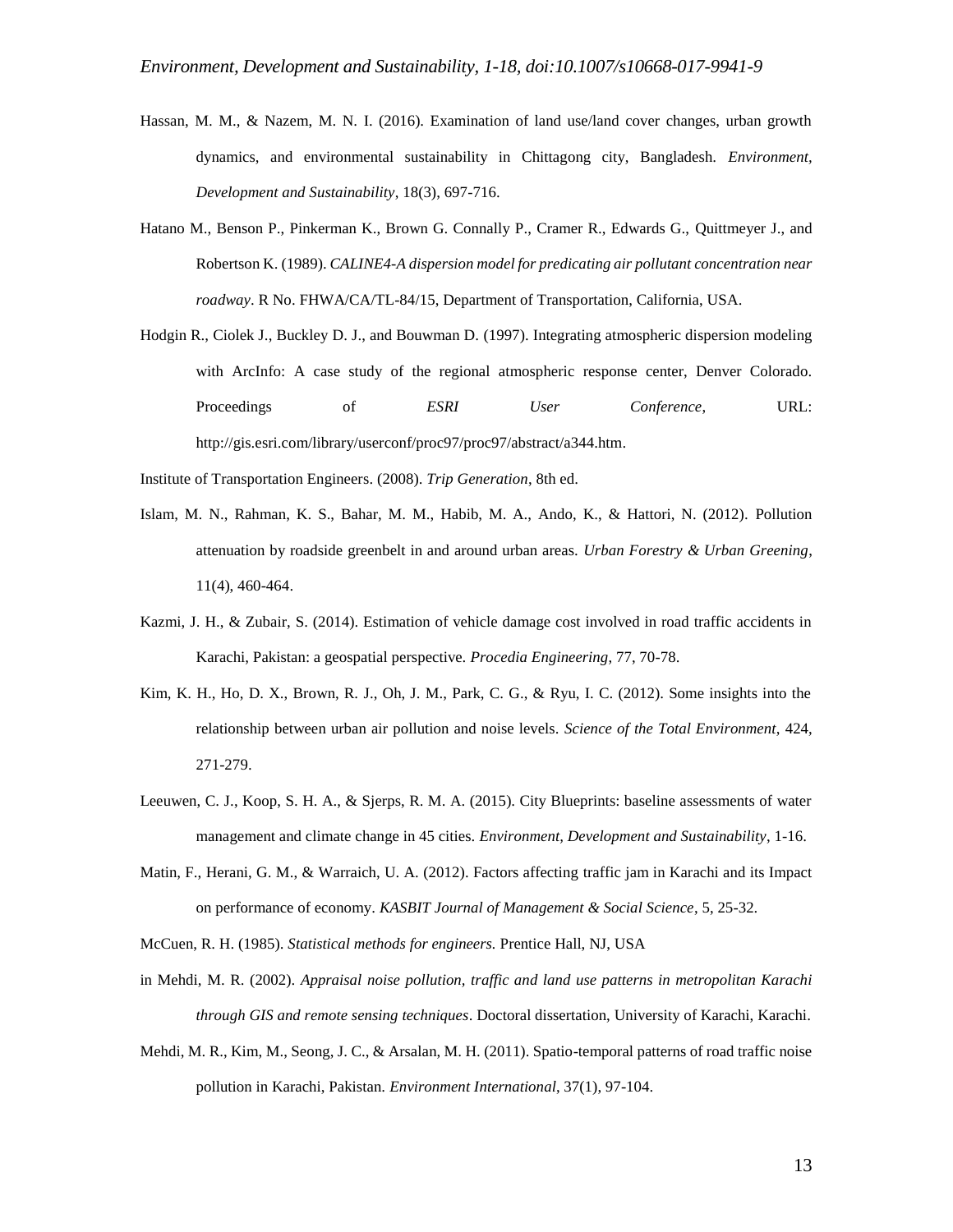- Mikkonen K., and Tuominen, H.T. (1998). ArcAkus: Environmental management of noise using ArcView GIS. Proceedings of *ESRI User Conference*, URL: http://gis.esri.com/library/userconf/proc98/PROCEED/ABSTRACT/A794.HTM.
- Prascevic, M., Cvetković, D., Mihajlov, D., Petrović, Z., & Radičević, B. (2013). Verification of NAISS model for road traffic noise prediction in urban areas. *Elektronika ir Elektrotechnika*, 19(6), 91-94.
- Rogerson P. A. (2001). Statistical methods for geography. SAGE Publications, London, UK.
- Seong, J. C., Park, T. H., Ko, J. H., Chang, S. I., Kim, M., Holt, J. B., & Mehdi, M. R. (2011). Modeling of road traffic noise and estimated human exposure in Fulton County, Georgia, USA. *Environment International*, 37(8), 1336-1341.
- Sindhu, A. S. (2008). Energy and road transport in Pakistan situation, issues and options. *Pak-NFG, RDPI and Research and development in Human Settlement,* Position Paper, 16.
- Theil, H. (1978). *Introduction to econometrics.* Prentice Hall, NJ, USA.
- USEPA. (1995). *User's guide for the industrial source complex (ISC3) dispersion models*. Users instructions, EPA 454/B-95-003a & b, Volume 1 & 2, United States Environmental Protection Agency, NC, USA.
- Venkatram, A., Isakov, V., Deshmukh, P., & Baldauf, R. (2016). Modeling the impact of solid noise barriers on near road air quality. *Atmospheric Environment*, 141, 462-469.
- Vlachokostas, C., Achillas, C., Michailidou, A. V., & Moussiopoulos, Ν. (2012). Measuring combined exposure to environmental pressures in urban areas: An air quality and noise pollution assessment approach. *Environment international*, 39(1), 8-18.
- Waddell, P. (2002). UrbanSim: Modeling urban development for land use, transportation, and environmental planning. *Journal of the American Planning Association*, 68(3), 297-314.
- Webster, D. (1995). The urban environment in Southeast Asia: challenges and opportunities. *Southeast Asian Affairs*, 89-107.
- Wrightson, K. (2000). An introduction of acoustic ecology. *Soundscape: The Journal of Acoustic Ecology*, 1(1), 10-13.
- Zannetti P. (1990). *Air pollution modelling*. Van Norstrand Reinhold, NY, USA.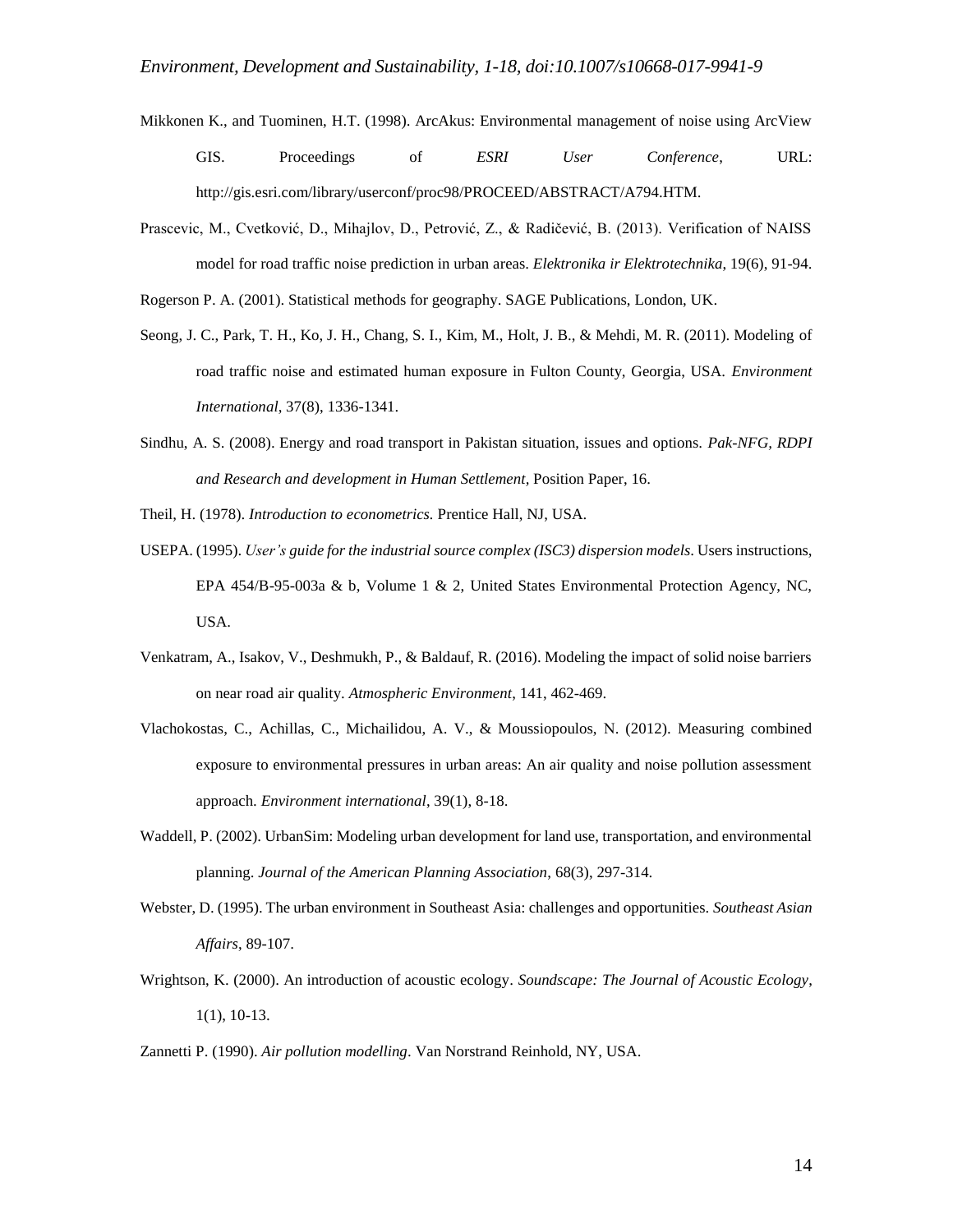| Land use type   | Subcategories                                                                 |  |  |
|-----------------|-------------------------------------------------------------------------------|--|--|
| Residential     | Single family, multi family, flats, hotels                                    |  |  |
| Commercial      | Bazaar, petrol pumps, retail stores, shopping areas, warehouses, cottage      |  |  |
|                 | industries, restaurants, governmental and private offices, banks              |  |  |
| Special purpose | Religious, educational, social and cultural institutions, medical facilities, |  |  |
|                 | parks, cinemas, playgrounds, zoo, picnic resorts                              |  |  |
|                 | Transportation right of Roads, sidewalks, all sort of parking space, median   |  |  |
| way             |                                                                               |  |  |

Table 1. Subcategories of each land use type adopted in the study.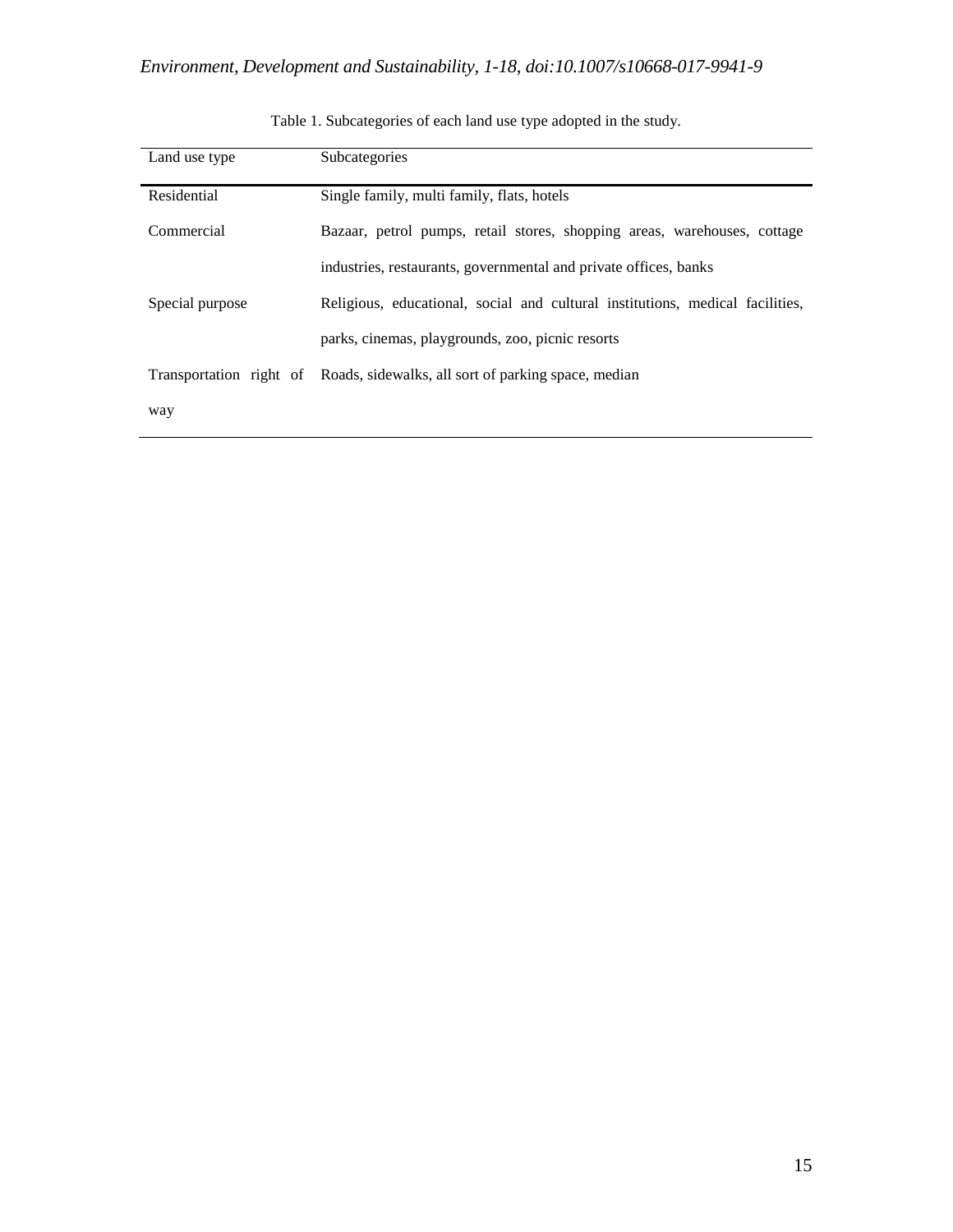| Item                   | Unit     | Mean      | Variance | Max       | Min      |  |
|------------------------|----------|-----------|----------|-----------|----------|--|
| Peak hourly            | Vehicles | 5905.76   | 3374.05  | 17274.00  | 1244.00  |  |
| traffic count          | per Hour |           |          |           |          |  |
| Roadway width          | Feet     | 58.49     | 19.64    | 108.40    | 26.60    |  |
| Commercial             | Sq. Feet | 120912.84 | 61762.29 | 273631.82 | 34260.69 |  |
| Space                  |          |           |          |           |          |  |
| Residential            | Sq. Feet | 43860.17  | 45893.74 | 191092.00 | 0.00     |  |
| Space                  |          |           |          |           |          |  |
| <b>Special Purpose</b> | Sq. Feet | 14755.02  | 31260.08 | 220223.00 | 0.00     |  |
| Space                  |          |           |          |           |          |  |
| Vacant space           | Sq. Feet | 7942.35   | 19916.50 | 111836.00 | 0.00     |  |
| Transportation         | Sq. Feet | 46722.37  | 26264.76 | 208977.67 | 4914.00  |  |
| Right of Way           |          |           |          |           |          |  |
| <b>Built-up Space</b>  | Sq. Feet | 179528.03 | 90255.31 | 435479.82 | 34316.89 |  |
| Noise levels           | dBA      | 78.06     | 45.56    | 97.00     | 52.00    |  |

Table 2. Summary of relevant data sets acquired in sample points.

\*Averages of monitored mode noise values at different time periods.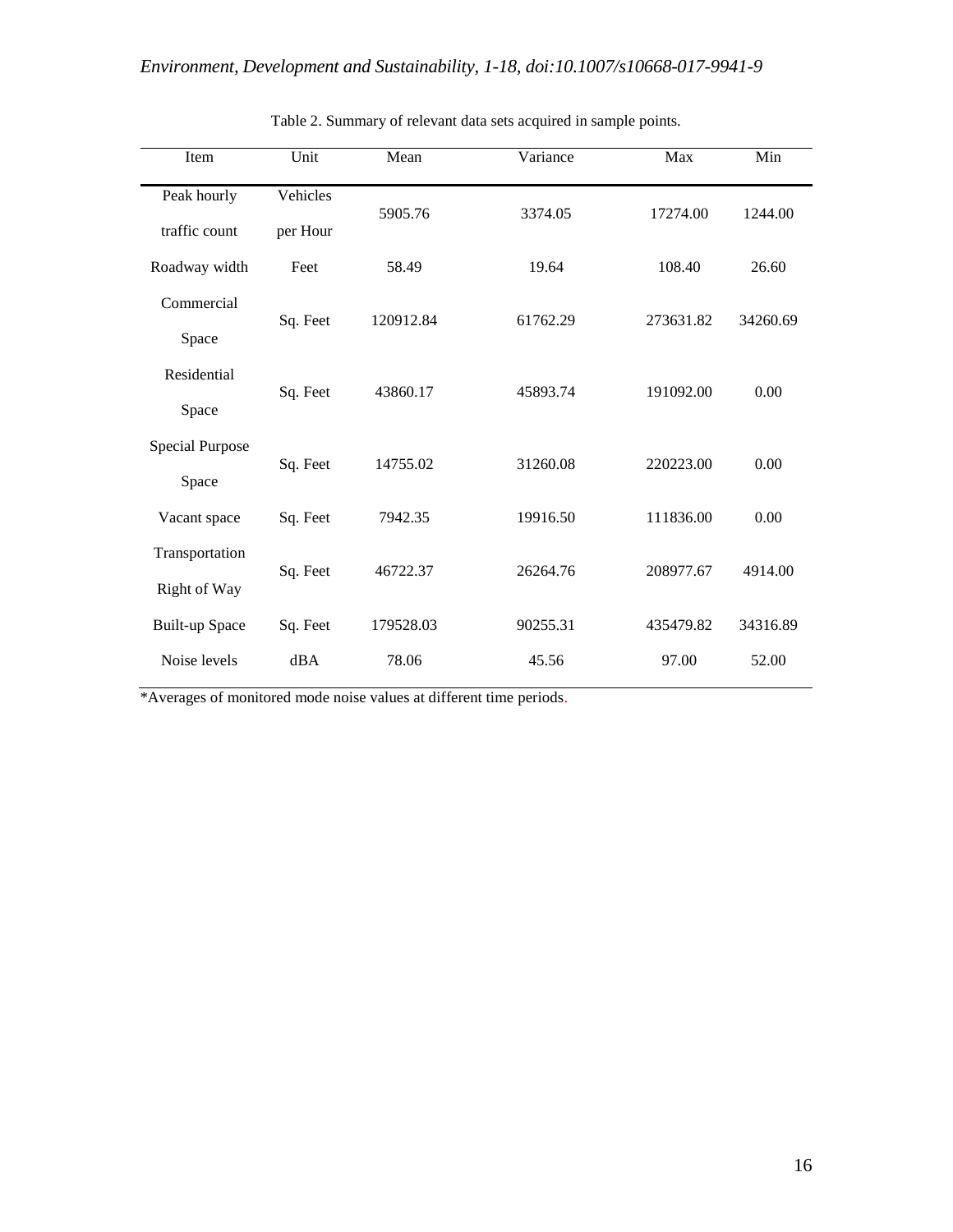|                                             |          |                         |                 |                    | <b>Parameter Estimates</b>       |                                       |                             |                |                | <b>Model Statistics</b> |                      |
|---------------------------------------------|----------|-------------------------|-----------------|--------------------|----------------------------------|---------------------------------------|-----------------------------|----------------|----------------|-------------------------|----------------------|
| <b>Model Purpose</b>                        | Constant | <b>Traffic</b><br>Count | Road<br>Width   | <b>Residential</b> | <b>Special</b><br><b>Purpose</b> | <b>Transportation Vacant Built-up</b> |                             |                | $\mathbf{R}^2$ | F                       | Sig.<br><b>Level</b> |
| <b>Working Days</b><br>Morming <sup>1</sup> | 81.079   | 3.81E-04                |                 | 3.17E-05           | 1.49E-05                         |                                       | $-2.06E-$<br>0 <sub>5</sub> | 1.63E-<br>05   | 0.88           | 1.84                    | 0.001                |
| <b>Working Days</b><br>Afternoon            | 74.669   | 2.70E-04                |                 | 3.77E-05           | 1.72E-05                         | 2.77E-05                              |                             | $1.63E-$<br>05 | 0.83           | 1.52                    | 0.019                |
| <b>Working Days</b><br>Evening              | 83.526   |                         | $-1.95E-$<br>02 | 3.06E-05           |                                  | 3.55E-05                              | $-1.97E-$<br>0 <sub>5</sub> | 1.17E-<br>05   | 0.66           | 1.19                    | 0.003                |
| Weekend Morning <sup>2</sup>                | 76.382   | 5.43E-04                |                 | $3.63E-05$         | $2.62E-05$                       |                                       | $-1.87E-$<br>05             | $2.27E-$<br>05 | 0.80           | 1.47                    | 0.000                |
| Weekend Afternoon                           | 70.603   | 5.65E-04                |                 | 4.00E-05           | 3.73E-05                         |                                       | $-2.73E-$<br>05             | $3.64E-$<br>05 | 0.66           | 1.19                    | 0.032                |
| Weekend Evening                             | 77.224   | 5.12E-04                |                 | 3.23E-05           | 2.58E-05                         |                                       | $-1.58E-$<br>05             | $2.00E-$<br>05 | 0.73           | 1.32                    | 0.003                |
| <b>Weekly Average</b>                       | 77.419   | 4.03E-04                |                 | 3.59E-05           | 2.34E-05                         |                                       | $-1.80E-$<br>05             | $2.12E-$<br>05 | 0.70           | 1.27                    | 0.028                |

Table 3. The constants and coefficients of the noise prediction model.

<sup>1</sup> Monday, Tuesday, Wednesday and Thursday, Mode values of ten minutes at 5 feet from the source about 4 feet above the surface.

<sup>2</sup> Friday, Saturday and Sunday, Mode values of ten minutes at 5 feet from the source about 4 feet above the surface.